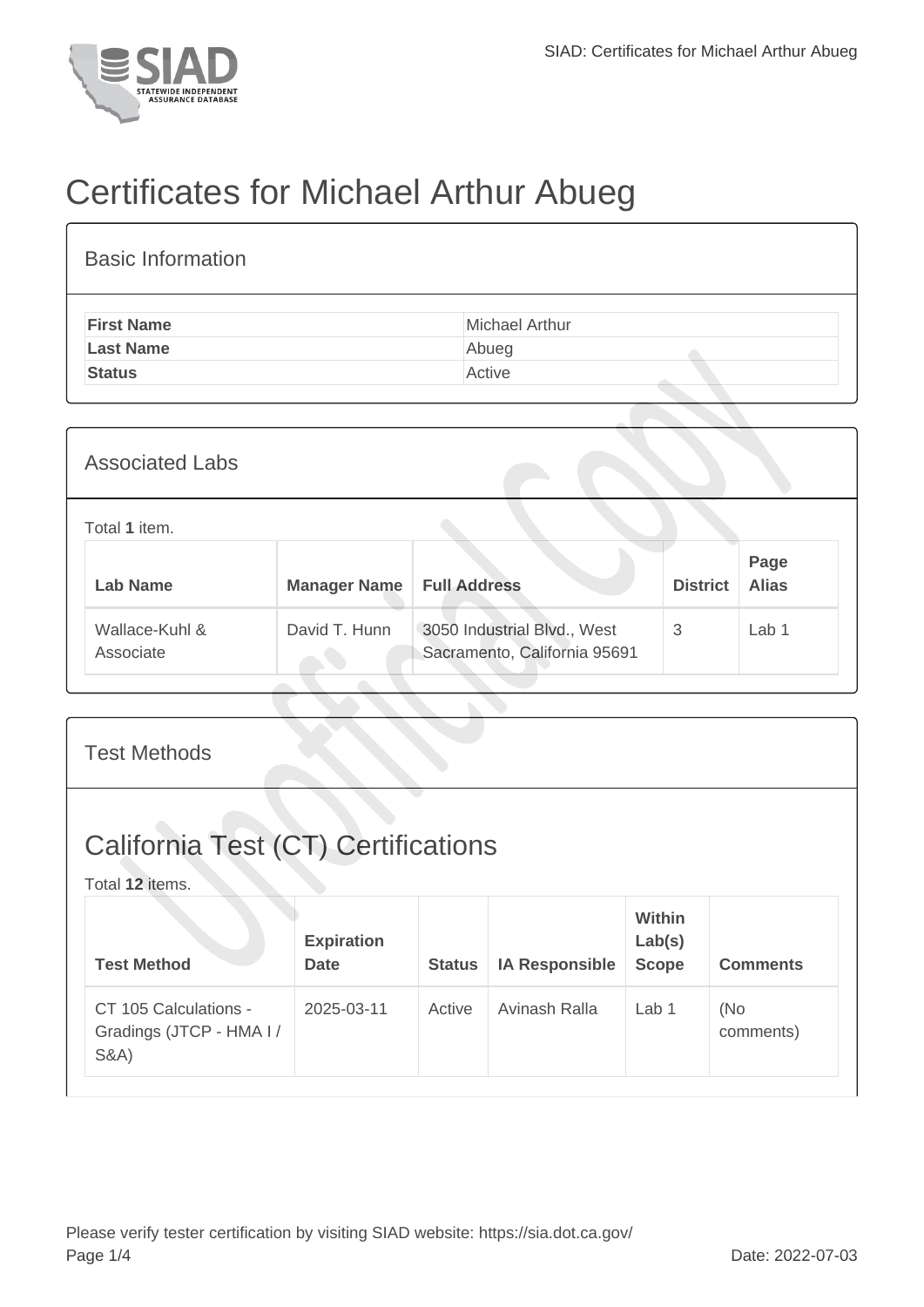

| <b>Test Method</b>                                                            | <b>Expiration</b><br><b>Date</b> | <b>Status</b> | <b>IA Responsible</b> | Within<br>Lab(s)<br><b>Scope</b> | <b>Comments</b>   |
|-------------------------------------------------------------------------------|----------------------------------|---------------|-----------------------|----------------------------------|-------------------|
| CT 125 AGG Sampling -<br><b>AGGREGATES (JTCP -</b><br><b>HMA I / S&amp;A)</b> | 2025-03-11                       | Active        | Avinash Ralla         | Lab 1                            | (No)<br>comments) |
| CT 125 HMA Sampling -<br>HMA (JTCP - HMA I)                                   | 2024-02-12                       | Active        | Sarbjit Grewal        | Lab <sub>1</sub>                 | (No<br>comments)  |
| CT 201 Sample<br>Preparation - Soil and<br>Aggregates (JTCP - S&A)            | 2025-03-11                       | Active        | <b>Avinash Ralla</b>  | Lab <sub>1</sub>                 | (No)<br>comments) |
| CT 202 Sieve analysis -<br>Fine and Coarse<br>Aggregates (JTCP - S&A)         | 2025-03-11                       | Active        | Avinash Ralla         | Lab <sub>1</sub>                 | (No)<br>comments) |
| CT 205 Percent Crushed<br>Particles (JTCP - S&A)                              | 2025-03-11                       | Active        | Avinash Ralla         | (No lab)                         | (No<br>comments)  |
| CT 216 Relative<br>Compaction - Soils and<br>Aggregates (JTCP - S&A)          | 2025-03-11                       | Active        | Avinash Ralla         | Lab 1                            | (No<br>comments)  |
| CT 217 Sand Equivalent<br>$(JTCP - S&A)$                                      | 2025-03-11                       | Active        | Avinash Ralla         | Lab <sub>1</sub>                 | (No)<br>comments) |
| CT 226 Moisture Content<br>- Soils and Aggregates<br>$(JTCP - S&A)$           | 2025-03-11                       | Active        | Avinash Ralla         | Lab 1                            | (No)<br>comments) |
| CT 227 Cleanness Value<br>$(JTCP - S&A)$                                      | 2025-03-11                       | Active        | Avinash Ralla         | Lab 1                            | (No<br>comments)  |
| CT 229 Durability (JTCP -<br><b>S&amp;A</b> )                                 | 2025-03-11                       | Active        | Avinash Ralla         | Lab 1                            | (No)<br>comments) |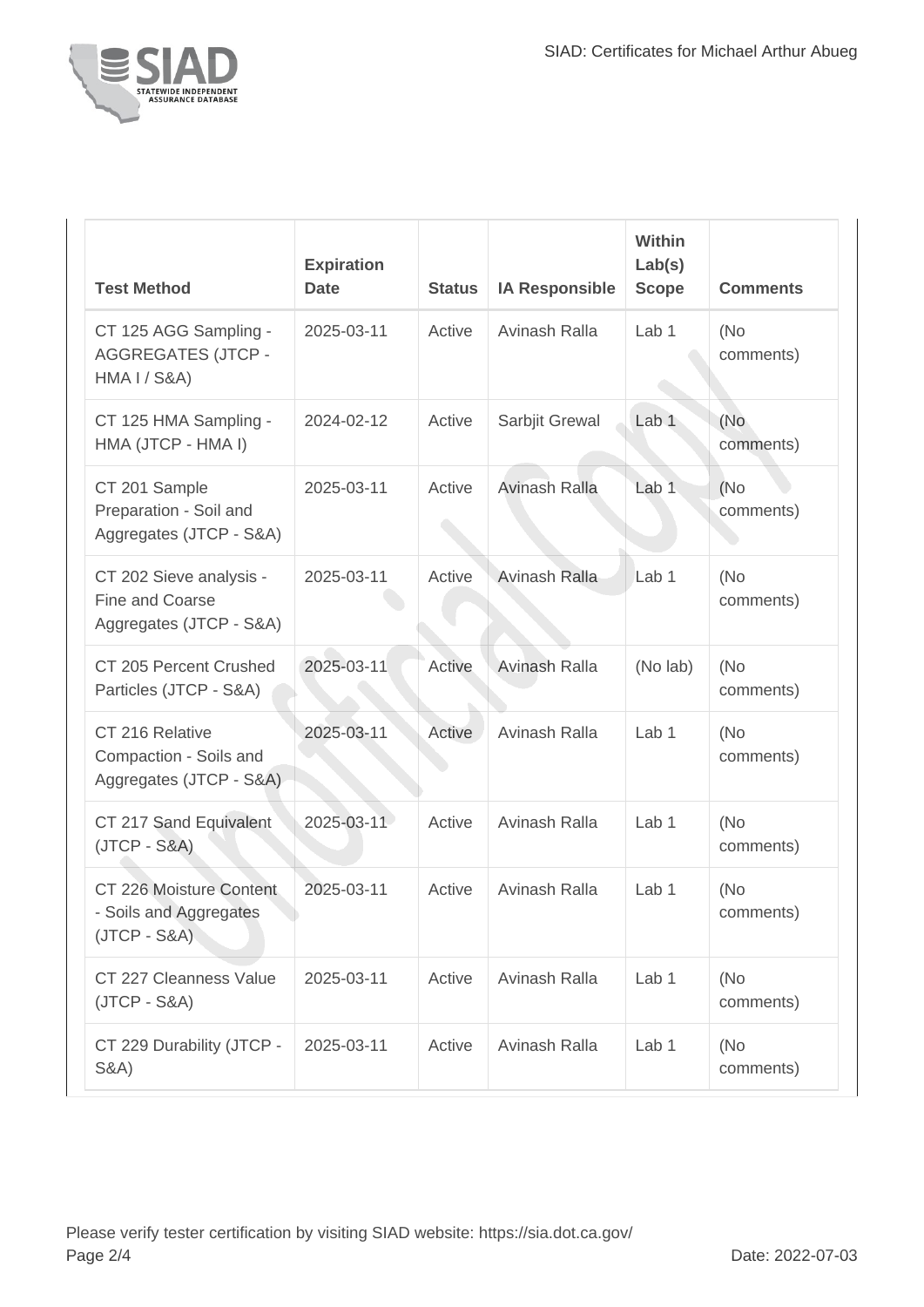

| <b>Test Method</b>                                               | <b>Expiration</b><br><b>Date</b> | <b>Status</b> | <b>IA Responsible</b> | <b>Within</b><br>Lab(s)<br><b>Scope</b> | <b>Comments</b>  |
|------------------------------------------------------------------|----------------------------------|---------------|-----------------------|-----------------------------------------|------------------|
| CT 306 Reducing<br>Samples of Asphalt<br>Mixtures (JTCP - HMA I) | 2024-02-12                       | Active        | Sarbjit Grewal        | (No lab)                                | (No<br>comments) |

## AASHTO/ASTM Proficiencies

Total **13** items.

| <b>Test Method</b>                                                                    | <b>Expiration</b><br><b>Date</b> | <b>Status</b> | <b>IA Responsible</b> | Within<br>Lab(s)<br><b>Scope</b> | <b>Comments</b> |
|---------------------------------------------------------------------------------------|----------------------------------|---------------|-----------------------|----------------------------------|-----------------|
| <b>AASHTO T11 Sieve</b><br>Analysis (Washing) -<br>Fine Aggregates (JTCP<br>$-HMA I)$ | 2024-02-12                       | Active        | Sarbjit Grewal        | (No lab)                         | (No comments)   |
| <b>AASHTO T27 Sieve</b><br>Analysis - Fine and<br>Coarse Aggregates<br>(JTCP - HMA I) | 2024-02-12                       | Active        | Sarbjit Grewal        | (No lab)                         | (No comments)   |
| AASHTO R47 Reducing<br>Samples of HMA (JTCP)<br>$-HMA I)$                             | 2024-02-12                       | Active        | Sarbjit Grewal        | (No lab)                         | (No comments)   |
| <b>AASHTO R76 Reducing</b><br>Samples of Agg (JTCP -<br>HMA <sub>I</sub> )            | 2024-02-12                       | Active        | Sarbjit Grewal        | (No lab)                         | (No comments)   |
| AASHTO T166 Bulk<br>SpG of Compacted HMA<br>- SSD (JTCP - HMA II)                     | 2024-05-27                       | Active        | Sarbjit Grewal        | (No lab)                         | (No comments)   |